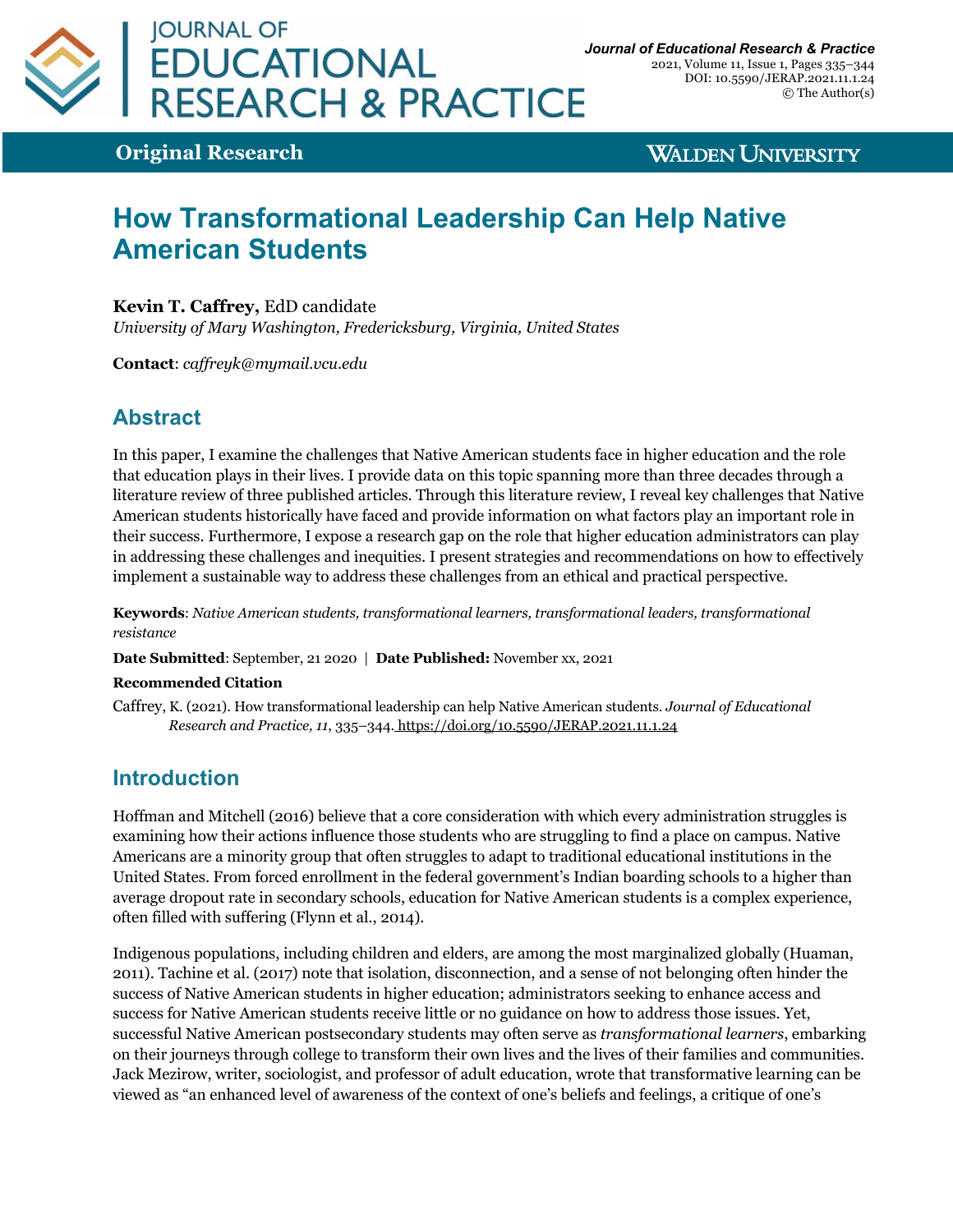assumptions and particular premises, and an assessment of alternative perspectives" (as cited in Magro, 2015, p. 113). For this article, transformational learners can be defined as those students interested in combining their beliefs and values with what they learn through their college experience to change their lives and the lives of those around them.

With a recovery from Coronavirus-19 (COVID-19) in the United States still months or years away, there are indications that low-income and minority students may struggle the most during the pandemic to stay enrolled in and graduate from institutions of higher learning (IHLs; Fain, 2020). Prior to the pandemic, IHLs struggled to create and maintain constructive and sustainable ways to support Native American students in their academic journey. Hence, it is essential that administrative leaders at predominantly white institutions (PWIs) take proactive steps to ensure that Native American students have the necessary support to continue to pursue their education. Administrators and faculty members often have the ability to address equity through the leadership choices they make at their institutions. According to Johnson (2018), *transformational leaders* focus on terminal values, such as liberty, equality, and justice. By making equitable decisions that support Native American students, IHL administrators and faculty can serve as transformational leaders, which I define in this article as individuals who serve to support transformational learners attain their goals of using what they learn in college to enact positive change in their lives and communities.

To address the historical, unethical marginalization of Native American students, IHLs must seek to employ transformational leaders to work with transformational learners. COVID-19 has emphasized the continued marginalization of Native Americans and their communities. Native Americans have the highest age-adjusted hospitalization rates due to COVID-19; this is understandable since those who live in poverty and in dense living conditions, such as reservations, are at a higher risk for infection (Evans, 2020). Consequently, among other current challenges and responsibilities, administrators could serve as transformational leaders by prioritizing the creation of more inclusive and supportive learning environments for Native American students. To do so, administrators must implement a strategy of transformational leadership. I will provide the background and significance of the marginalization of Native American college students over the past few decades so that IHLs can take the necessary steps to align the ideals of transformational learners with the ideals of transformational leaders.

#### **Background and Significance**

From the earliest contact between Natives and non-Natives, schooling in classrooms has been a primary tool of assimilation; the colonization of Indigenous peoples has its roots in formal education institutions as a perceived way to eradicate cultures and languages (Fox & Tippeconnic, 2017). From an ethical perspective, higher education leaders in the 21st century have an obligation to work toward inclusivity when it comes to Native American students and Native American cultures. Lundberg and Lowe (2016) found that research and data on the experience and participation of Native American students in higher education is difficult to find. This comes as no surprise considering Native Americans ranked as the minority group with the lowest percentage of 18- to 24-year-old individuals enrolled in college as of 2017 (National Center for Education Statistics [NCES], 2018). Common challenges for Native American students include lack of quality counseling from administrators familiar with the Native American experience and a dearth of Native American faculty members teaching at PWIs; other common challenges include experiencing social injustice and dealing with jealousy from family members (Brayboy, 2005; Flynn et al., 2014; Klasky & Collins, 2013).

Tackling social justice issues is commonly expected at most IHLs because there is a recognized societal need for diversity education and global understanding, an expectation that continues to grow amid recent protests and social justice advocacy movements (Gordon et al., 2017).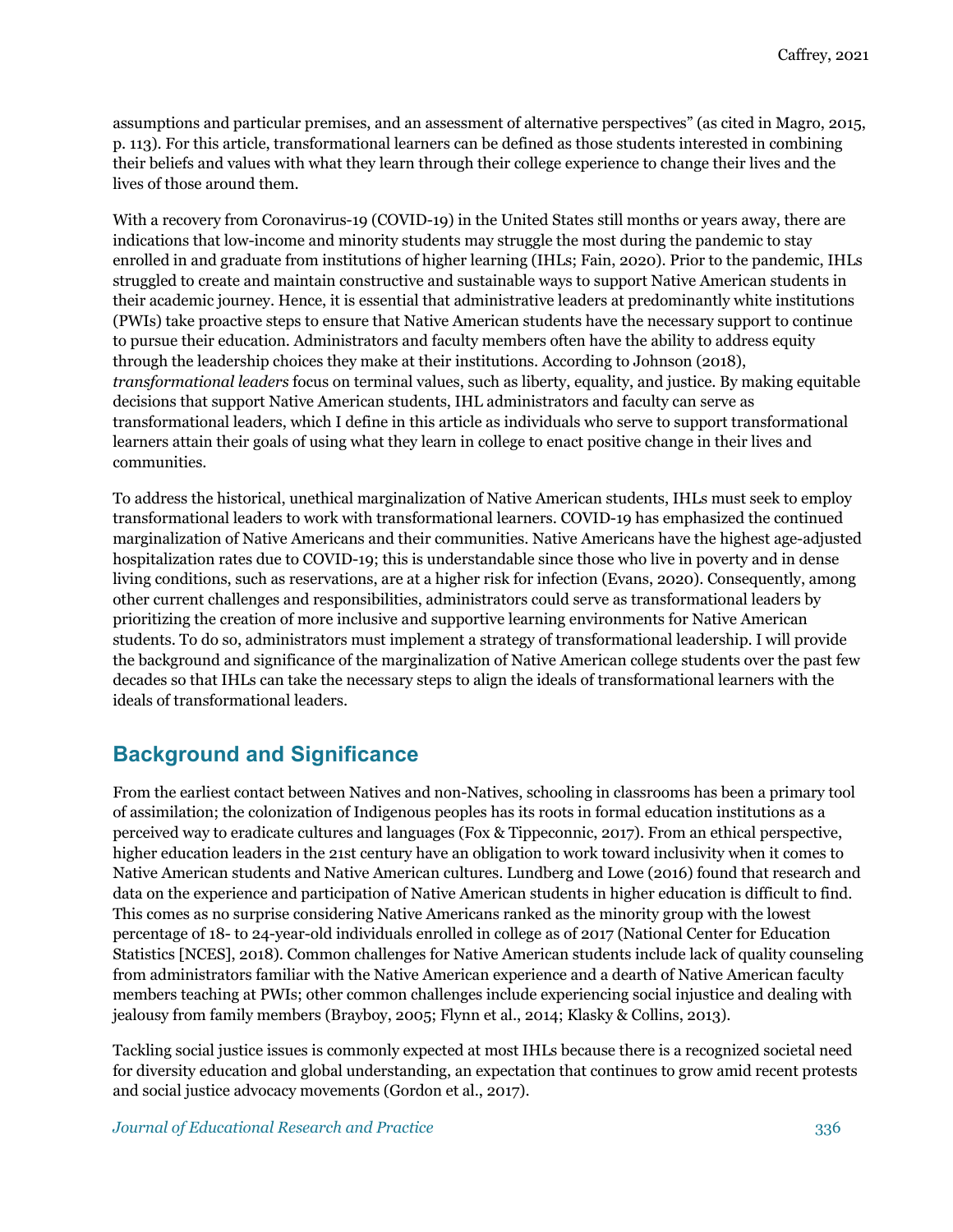Currently, many colleges and universities are incorporating service-learning and social justice awareness as part of their curricula. During a panel on ethics in higher education, Dr. Avis Proctor, president of Harper College in Illinois, discussed the trend of embedding service learning into the curriculum, where relationships are cultivated with local communities by addressing local problems (Mack, 2015). According to Wendy Christensen, Associate Professor of Sociology at William Paterson University in New Jersey, the tragic "Unite the Right" events that took place in Charlottesville, Virginia, in 2017 have served as a lead-in for some educators to explore social problems like racism, poverty, racial segregation, and economic disparity (as cited in Zamudio-Suaréz, 2017). However, research shows that Native Americans, one of the most marginalized groups of students in higher education, often do not factor into these efforts.

Understanding Native American college students and their experiences is important to the broader goals of improving equity in higher education, yet because the number of these students in colleges and universities is relatively small, research provides only an asterisk or footnote about Indigenous students (Tachine et al., 2017). Therefore, it appears to be an ideal time in higher education to incorporate and increase Native American student perspectives on culture, community, and social justice into the curriculum. This initiative might increase inclusivity and reduce the marginalization of Native American students while also serving as an opportunity for colleges and universities to benefit from what Native American students and their communities have to offer to our educational system.

## **Literature Review**

One of the earliest noteworthy studies of the Native American experience in higher education was first published in the *Journal of American Indian Education* by Huffman et al. (1986). The critical element of the article is the acknowledgment that, while white students and Native American students may experience similar challenges when pursuing a college degree, the changes they go through during college are fundamentally different. White students are usually dealing with *social* changes when entering college while Native Americans are dealing with *cultural* changes (Huffman et al., 1986). The societal versus cultural concepts are indicative of the different expectations that exist between white students and students of color, whether they be Native American, Black, Hispanic, or Asian, upon entering college. As Huffman et al. (1986) point out, white students starting college are "not entering an alien cultural milieu but rather are moving deeper into the milieu of their own culture" (pp. 32–33). The same cannot be said of minorities and marginalized groups enrolling in PWIs because of the predominant Eurocentric approach taken by many IHLs toward their curricula.

Huffman et al. (1986) posed questions to white students and Sioux students in South Dakota in the fall of 1982 to compare social, cultural, and aspirational factors related to college achievement between the two groups. At the outset, it was hypothesized that social factors would be more predictive of college achievement for white students, cultural factors would be more predictive for Sioux students, and aspirational factors would relate about equally for both (Huffman et al., 1986, p. 33). Huffman et al. (1986) equated college achievement strictly with GPA. While this may seem reasonable in retrospect, when success in college was often simply equated with academic performance, if a similar study were conducted today, satisfaction with educational instruction, participation in extracurricular activities, and graduation rates could be additional measures used to determine college achievement.

The results of the study showed that college preparedness was linked to college achievement in white students while college achievement for Sioux students was linked to cultural identity (Huffman et al., 1986). This is unsurprising considering that prior research illustrated a serious problem of teaching general Native American history and cultures accurately and with enough detail to make the material interesting and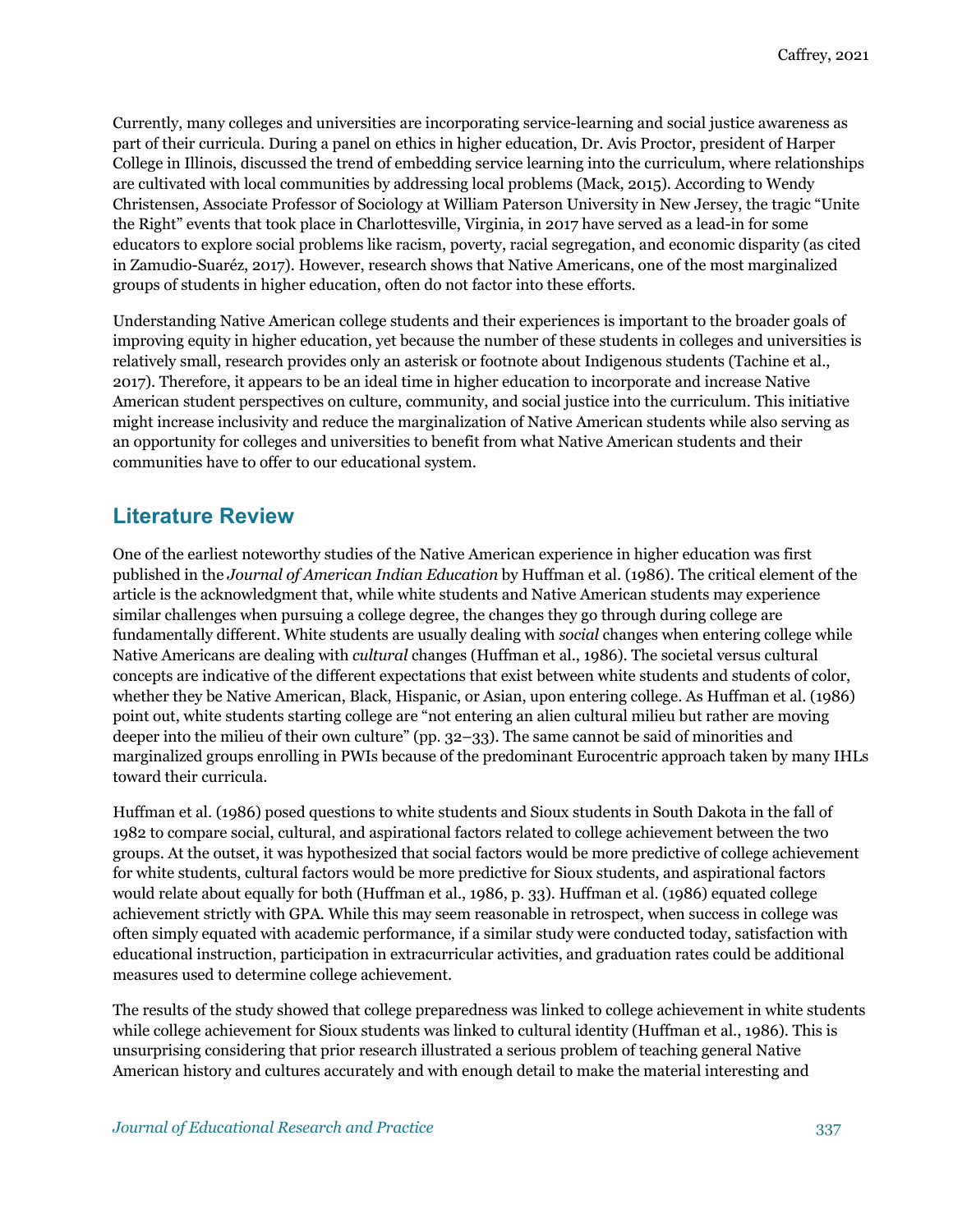effective not only for students from a variety of Native American tribes but also for non-Native American students (Havighurst, 1978).

This finding identified what may be a major issue in the educational experience for Native American students: a failure to incorporate and value their cultural identity into the postsecondary learning experience.

Picking up where Huffman et al. (1986) left off, Brayboy (2005) conducted a 2-year study followed by 10 years of interviews with two individual Native American students enrolled in Ivy League universities. This study examined the overall college experience by considering more than just grades and GPA in determining the college achievement of Native American students. This long-term study provided detailed insight into the motivation that lies behind the pursuit of higher education for Indigenous people. Similar to other minority students, Native Americans often pursue higher education to obtain the knowledge and experience to improve not only their lives but also the lives of their families and communities (Brayboy, 2005). Due to how Native American tribal communities have been disenfranchised throughout American history, educational skills acquired through the college experience can enable students to use these skills toward individual and community empowerment and social justice (Brayboy, 2005). Brayboy used personal observations along with research to draw conclusions about the Native American student experience in higher education. Through his use of personal observations with Native American students throughout their college experience and afterwards, he afforded readers the opportunity to learn specific examples of Native American students as transformational learners.

The participants in Brayboy's 2005 study were a female student named Heather, a member of a tribe west of the Mississippi River, and a male student named John, a member of a tribe east of the Mississippi River. Both students attended Ivy League institutions. By following them over the span of several years, Brayboy was able to focus on the expectations Native American students have when trying to obtain credentials from historically oppressive institutions. By conducting follow-up interviews over the subsequent 10 years, he was able to determine how Heather and John went on to use these credentials to assist their tribes and other Indigenous people.

Traditionally, Native American students often feel as though they are outsiders in an educational system that promotes dominant social, cultural, and political perspectives (Klasky & Collins, 2013). This finding amplifies the importance of Heather and John being able to "fight fire with fire" (Brayboy, 2005, p. 194) by obtaining an education at these institutions so that they can work toward social justice efforts for other Native Americans. Heather ultimately attended law school after graduating and went to work for her tribe's legal affairs department; John used the skills he acquired in college to work with anthropologists to help with a land claim case for his tribe. The key takeaway from Brayboy's paper is something that Huffman et al. (1986) also noted when discussing *societal* expectations of white students versus *cultural* expectations of Native American students: white students and Native American students go through transformations when entering higher education, but the transformation that Native Americans experience often directly impacts their culture more than white students. Based on the research, there is a strong motivation for Native American students to serve as transformational learners.

Claiming to build and expand on previous definitions by other scholars, Brayboy (2005) defined transformational resistance as "the acquisition of credentials and skills for the empowerment and liberation of American Indian communities" (p. 196). His paper detailed the experience to illustrate how the Native American students engage in transformational resistance by earning a college degree to improve and empower their lives and the lives of their communities. However, aside from a few sections dealing with the interactions of Heather and John with faculty members, very little of the article calls upon institutions to play a role in the transformational resistance of Native American students.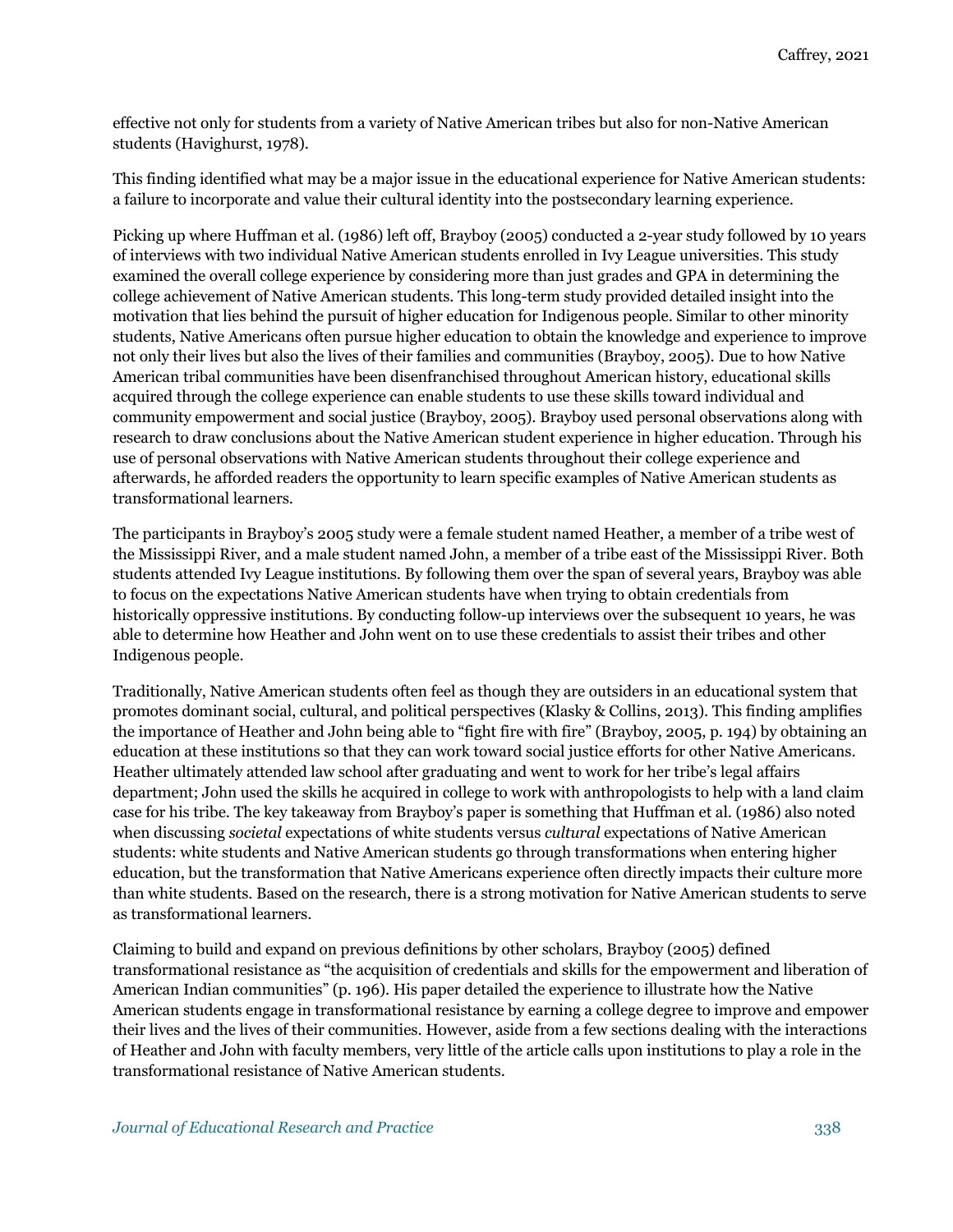Lundberg and Lowe (2016) found that access to Native American faculty members seems to be key to the success of Native American students. Lundberg and Lowe (2016) used a sample of 700 Native American students who completed the National Survey of Student Engagement to test the ways in which faculty interactions and inclusion of diverse perspectives in the classroom contributed to learning for Native American students. Lundberg and Lowe (2016) found that motivating students to invest effort in coursework was a faculty behavior that predicted Native American student success in general education, practical competence, and personal and social development. Thus, if faculty members are unaware of the common challenges of Native American students, it may be difficult to motivate those students in meaningful ways. Similar to student representation in colleges and universities, Native Americans make up the smallest represented ethnicity among faculty members in higher education, with American Indian/Alaska Native individuals making up 1% or fewer full-time faculty members in fall 2017 (NCES, 2019). While universities need to address this inequity by taking proactive measures to hire Native American faculty, all faculty members must support Native American students with the challenges they face when attending college.

One particular section of the article by Lundberg and Lowe (2016) led me to discover a gap in the research up until this point. They claimed that "faculty rarely investigate the ways their assignments and feedback are received by students, nor the extent to which they cause students to invest effort in the course" (Lundberg & Lowe, 2016, p. 11). Although this claim was made without a specific source and seems questionable on the surface, it did reinforce the belief that, thus far, the relationship that a Native American student has with their institution of higher learning has often been a one-way street. The onus is on the student to achieve their educational goals. Therefore, the importance of Native American faculty members serving as role models for Indigenous students is essential (Brayboy et al., 2015). This is evident in Tribal Colleges and Universities (TCUs) where they employ more diverse faculty members than PWIs. Indigenous faculty members at TCUs will often serve as academic advisors and/or counselors and can help motivate students who may experience crises of confidence (Stull et al., 2015). The graduation rates at TCUs have been impressive. Heitkamp (2016) found that 86% of TCU students complete their chosen program of study compared to fewer than 10% of Native American students who go directly from high school on their reservation to mainstream colleges and universities and finish their bachelor's degree. PWIs would benefit from reviewing the practices at TCUs to determine how to better serve their Native American students.

For transformational learners to engage in transformational resistance successfully, higher education must invest in transformational leaders, a concept developed from former presidential advisor, political scientist, and historian James MacGregor Burns. Compared to the traditional lower-level needs-based "transactional" form of leadership, Burns viewed moral commitments to be at the heart of transformational leadership (as cited in Johnson, 2018, p. 245). Transformational leaders eschew the norms of transactional leadership that traditionally involve rewarding individuals for meeting objectives and punishing those who do not (Eagly et al., 2003). To address the inequity of the Native American experience in higher education, institutions will have to focus on how faculty members and school administrators can engage in transformational leadership. First steps would include actively recruiting Native American faculty members and students so a community where Indigenous people feel that they belong can be created at IHLs (Lundberg & Lowe, 2016). Additionally, further research should focus on how all faculty and administrators can work toward creating a supportive learning environment for Native American students (Brayboy et al., 2015).

#### **Implications**

Colleges and universities often embed the importance of ethics in their vision and mission statements and student codes of conduct. Administrators likely believe that statements such as these are performative, but their impact is that language has come to stand in for implementation (Hoffman & Mitchell, 2016). Recently,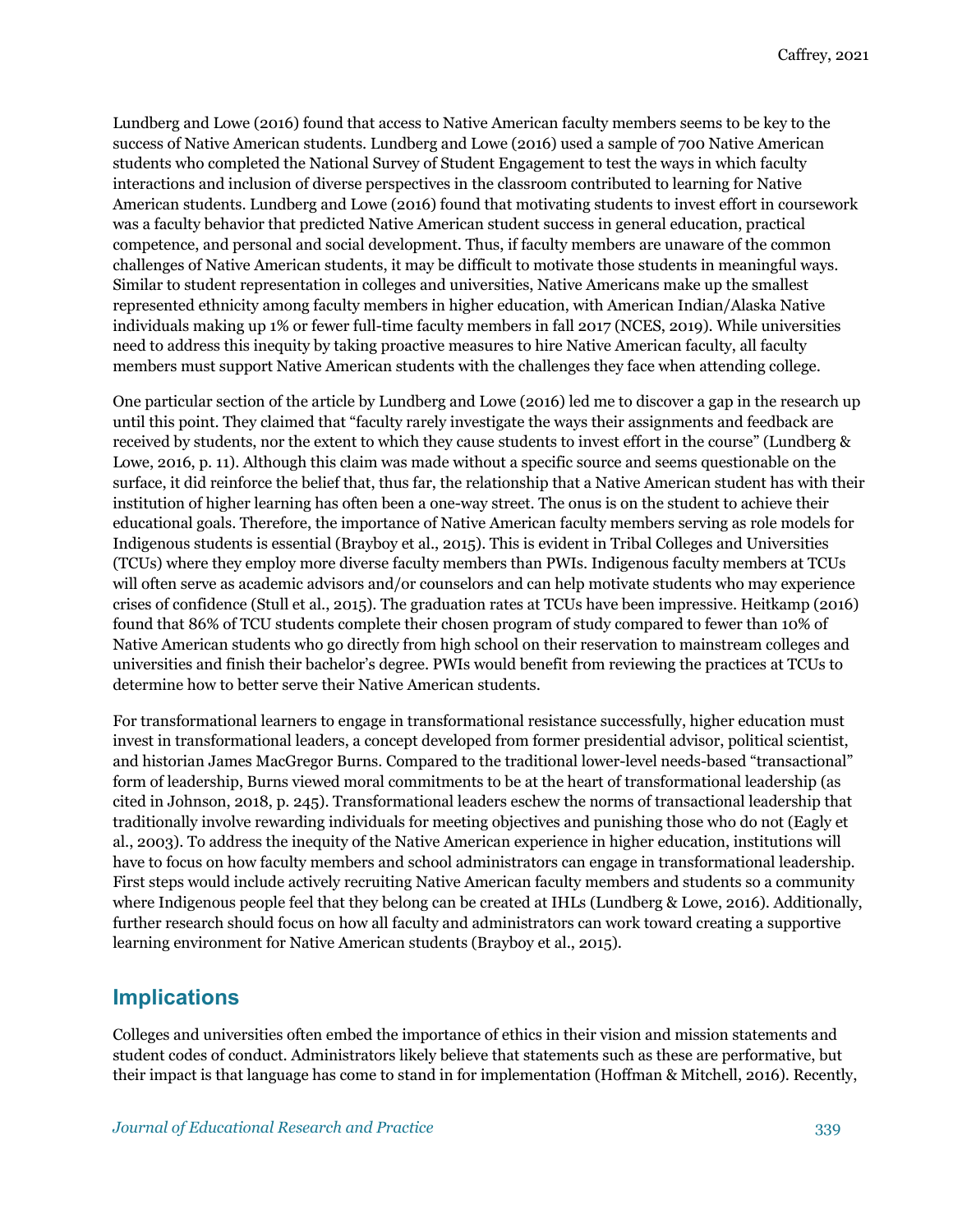many IHLs have incorporated service-learning and social justice initiatives into not only their extracurricular activities but also in their academic curricula. Linking coursework with community-based service enables students to discover firsthand the varying cultural values that are playing distinct roles in contributing to their respective communities (Gross & Maloney, 2012). Dedicated attention to service-learning and social justice initiatives has the potential to create a culture that prioritizes community engagement and diversity.

In the context of colonial education being forced on Native Americans since the 1800s, Indigenous people in the Americas have grappled for generations with the effects of physical, mental, and spiritual colonization through land and natural resource exploitation, assimilation, and religious persecution (Huaman, 2011). In a shared governance model, faculty members and administrators must serve as transformational leaders to assist transformational learners and also address the inequity of the Native American student experience in higher education. Regardless of the size of the local Native American student and community population, institutions have an ethical obligation to address the Native American student experience since the challenges and inequities they face are a result of a much larger part of American history (Fox & Tippeconnic, 2017). Institutions also have an ethical obligation to pursue the recruitment of diverse faculty members, including Native Americans, to help achieve these goals.

IHLs have an ethical responsibility to close the "us and them" gap (Huaman, 2011) by making the effort to not only teach about these injustices but also to collaborate with Native American students and their community members. IHLs need to develop the curriculum initiatives and educational opportunities for Native American students to be successful. Due to the relatively small number of Native American students enrolled in postsecondary institutions compared to other minority groups, IHLs may overlook the needs of this group of students when creating service-learning, community engagement, social justice, and diversity policies. In TCUs, empowering Native American students to make systematic change in their communities through service-learning leads aids to retaining tribal rights, maintaining cultural identity, and improving social and economic issues ("Service Learning Helps Students Create Change," 2005). If PWIs overlook this aspect of Native American student learning, the institution will miss the opportunity to advance their service-learning and equity policies by failing to create a partnership with a group of students that has a strong inherent interest in these issues.

# **Strategies and Solutions**

I have determined three proactive strategies that can be employed to partner with Native American students to advance service-learning, community engagement, social justice, and diversity goals. First, every IHL should have a Native American student center. Keith et al. (2016) found that PWIs would benefit from incorporating a key strength of TCUs, where support services for Native American students are available, accessible, and supported by the institution. Some schools already have these centers, but for those that currently do not, it would be a worthwhile investment to provide support for a minority group of students already dealing with a sense of "invisibility" since they have the lowest representation in colleges and universities (NCES, 2018). In a study conducted by Flynn et al. (2014) on American Indian acculturation, they found that the sense of invisibility by Native American student participants had to do with feeling that they did not look very different from white individuals and their awareness of the low number of Native American students in predominantly white settings.

Even at an institution where there may be low numbers of Native American students, IHLs have an ethical obligation to make these students feel that they are recognized and supported. If budget allows, centers should have a director who is qualified and educated in Native American history and culture, preferably a Native American faculty member or administrator.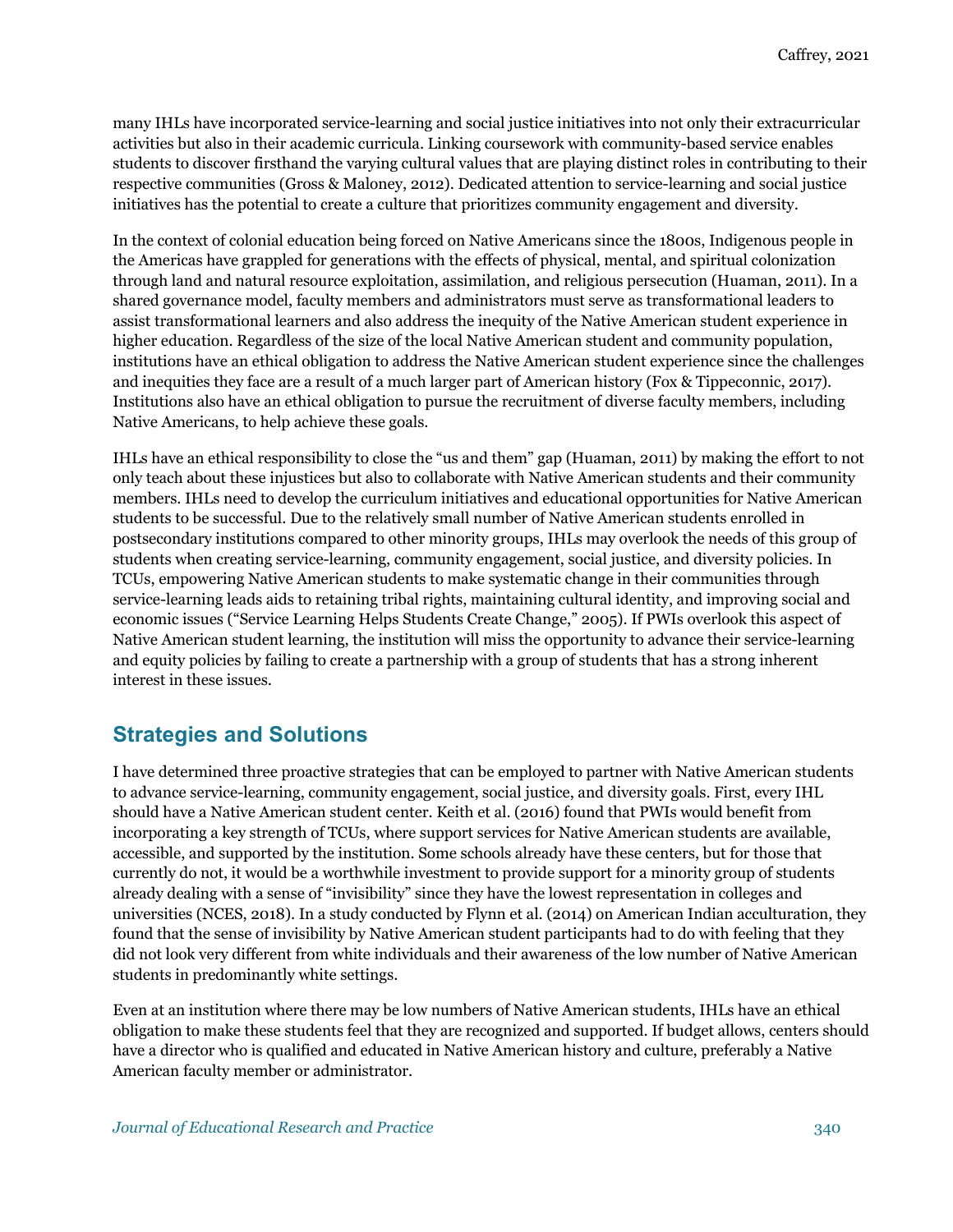Second, IHLs should provide professional development opportunities for faculty members and administrators regarding the Native American student experience. Hill and Augoustinos (2001) found that through a crosscultural awareness program, participants showed an increase in knowledge of those from other cultures and a decrease in negative stereotyping; the authors made note that the program was more effective in the short term, but long-term effects may be achieved if organizations embed this type of diversity professional development into the workplace culture. Therefore, opportunities should consist of year-round guest speakers from local tribal communities, scholars, and experts on Native American students visiting the institution to provide education about the Native American student experience. Another opportunity is to establishe open forums with Native American students who attend the institution to provide feedback on their experiences. This strategy would be an extension of a dedicated center for Native American students as these events and opportunities could be planned and coordinated by the director of the center. Since resources can often be scarce in higher education, even if a school cannot designate an entire center or office to Native American students, consideration should be made to include these types of events in other areas, such as multicultural centers, residence life, and commuter services, to name a few. Native American students become engaged as both participants and volunteers in programs such as Native interpretations of cultural artifacts, readings of Native poets and authors, traditional song and dance, and exhibits that explore the nexus of traditional and modern art (Klasky & Collins, 2013). Therefore, Native American students should be included as part of this process whenever possible.

Last, and perhaps most important, IHLs should seek to partner with Native American students not only to develop training opportunities for faculty and staff but also to discuss how their experience as transformational learners engaged in transformational resistance (Brayboy, 2005) can be aligned with the transformational leadership (Johnson, 2018) that is needed to advance institutional goals of service-learning, community engagement, social justice, and diversity. If given the opportunity, Native American students can introduce colleges and universities to tribal members who can, in turn, contribute to the development of needed service-learning and social justice initiatives in local communities. As more and more IHLs gravitate toward service-learning in the community, partnering with marginalized groups is a proactive action to accomplish the expressed ethical goals of their mission and vision statements.

#### **Intervention**

In discussing the power differentials that exist between students and administrators to address equity and diversity on college campuses, Hoffman and Mitchell (2016) found that administrations often expect minority students to do the work of advancing equity even though administrators are primarily responsible for establishing institutional change through policy implementation and resource allocation. Consequently, important efforts to address diversity and inclusion often are delegated to those with the least power and most fluidity of status: the students. This is not a sustainable way to foster diversity and inclusion.

To address this issue, administrators must acknowledge their moral obligation to Native American students and act as transformational leaders (Johnson, 2018) by recommending to high-level administrators that a sustainable center for Native American students must exist at the institution. Having an online presence is important, but a physical space is essential to avoid further feelings of "invisibility" for Native American students. Before developing such a center, administrators should solicit the opinions of Native American students attending their institution for their feedback and insight into what they feel would be helpful for them in terms of a support center.

In addition to creating a physical student center on campus with a full-time staff member, administrators should speak with the school's general education and college curriculum committees to discuss ways to either create or include more Native American history and culture courses into the general education requirements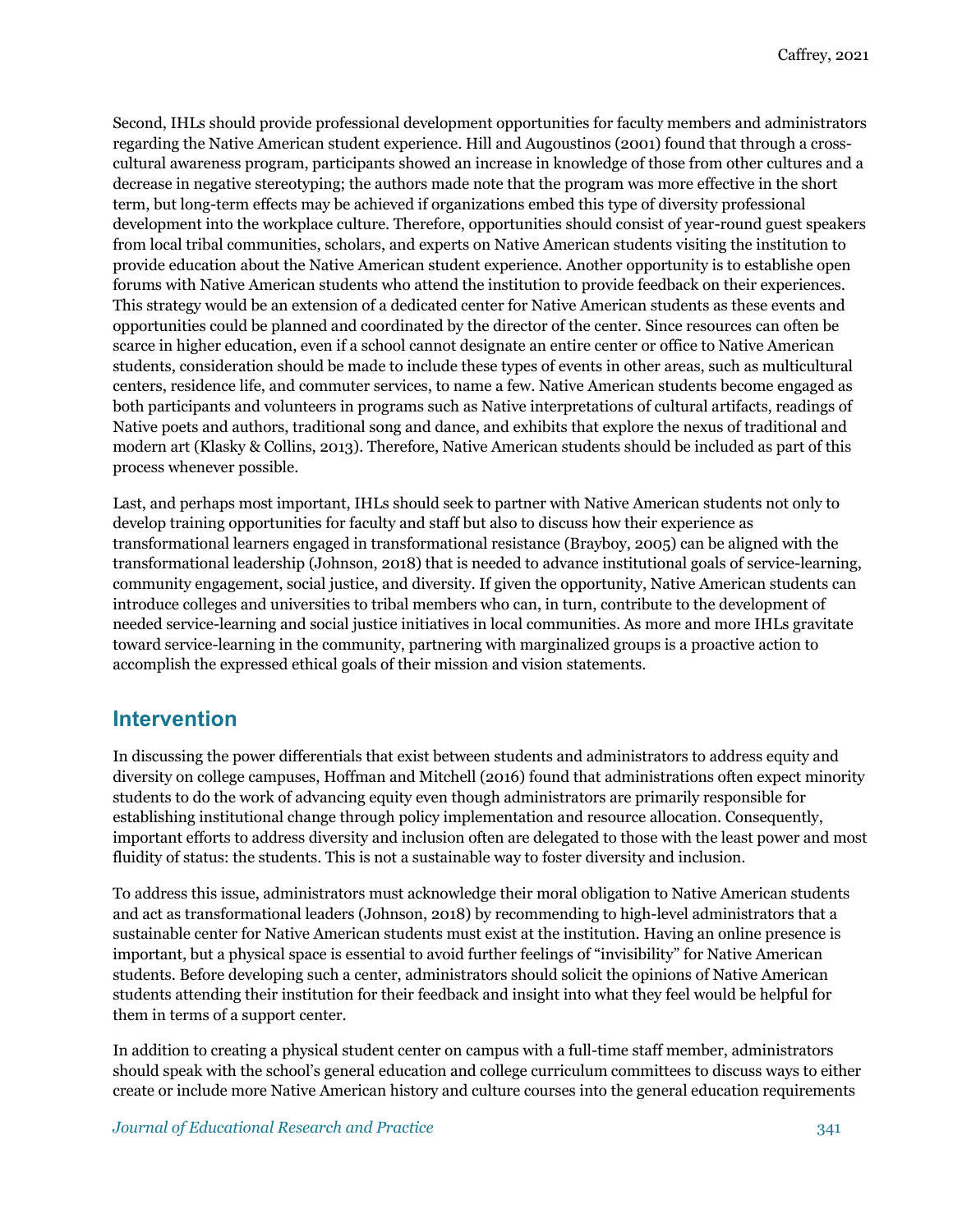mandated for undergraduate students. TCUs use education to revitalize, maintain, and teach culture, traditions, and language as well as to prepare individuals for leadership positions and careers (Fox & Tippeconnic, 2017). There is no reason that PWIs cannot adopt similar initiatives. Some of these topics are already offered in history and art courses, but it would be beneficial to develop even more opportunities not only for Native American students to engage in coursework that teaches and recognizes their history and culture, but also for non-Native American students to learn about these issues as well.

Finally, as research has pointed out, Native American students have strong ties and feel a strong sense of loyalty to their communities. Higher education is also moving in the direction of increasing their engagement with local communities. Concomitant with the development of a Native American student center and increasing educational coursework highlighting Indigenous history and culture, IHLs should create events specifically aimed at Indigenous citizens and tribes in their local areas. Some of these events could include visits to local reservations and having Native leaders visit the campus to speak with students, faculty, and staff. To create the strongest intervention to address the historic and current marginalization of Native American students requires commitment from students, administrators, faculty, and the local communities.

### **Conclusion**

Leaders at colleges and universities have the ability to exert influence through the decisions that they make. From an ethical perspective, these decisions should account for the needs of those students who face the greatest inequities and challenges. As research has shown, Native American students have historically been one of the most marginalized groups of students throughout elementary, secondary, and postsecondary education (Fox & Tippeconnic, 2017; Flynn et al., 2014; Huaman, 2011). Even before COVID-19 brought about a sharp increase in online learning, Native American students struggled with this type of learning because of a lack of support and interaction from faculty members and little focus on Native-based curriculum (Hunt & Oyarzun, 2020). Therefore, in addition to trying to improve the traditional college learning structure for Native American students, IHLs must focus on how to improve online learning for Indigenous students as well. Often, minority students are those who do not have reliable internet access. How are Native American students to be successful with a lack of access to technology as well as to faculty and administrators? According to the Federal Communications Commission, barely 60% of individuals living on Tribal lands have access to high-speed internet service ("Bridging the Digital Divide for All Americans," n.d.). As campuses remain closed or partially closed because of COVID-19, IHLs should take these considerations into account when offering online courses to students.

Native American students often strive to become transformative learners (Brayboy, 2005), looking to use education as a tool to bring about positive changes in their own lives and the lives of their families and communities. Prior studies and research have shown that the onus is often placed on these transformative learners to overcome the many challenges that they face while pursuing a college degree. Therefore, IHLs must look to employ transformational leaders (Johnson, 2018) not only to address the inequities that Native American students have historically faced but also to create and maintain constructive and sustainable ways to support their academic success and personal development.

As more and more colleges and universities embrace service-learning, community engagement, social justice, and diversity initiatives, it is essential that transformational learners work together with qualified transformational leaders toward a common goal of Brayboy's (2005) definition of transformational resistance. In doing so, IHLs have the potential to put into action many of the goals outlined in modern institutional mission statements. By considering and adopting some of the recommended strategies, recommendations, and plans proposed in this article, administrative leaders at the highest levels of higher education have the opportunity to address the inequities and challenges that Native American students continue to face.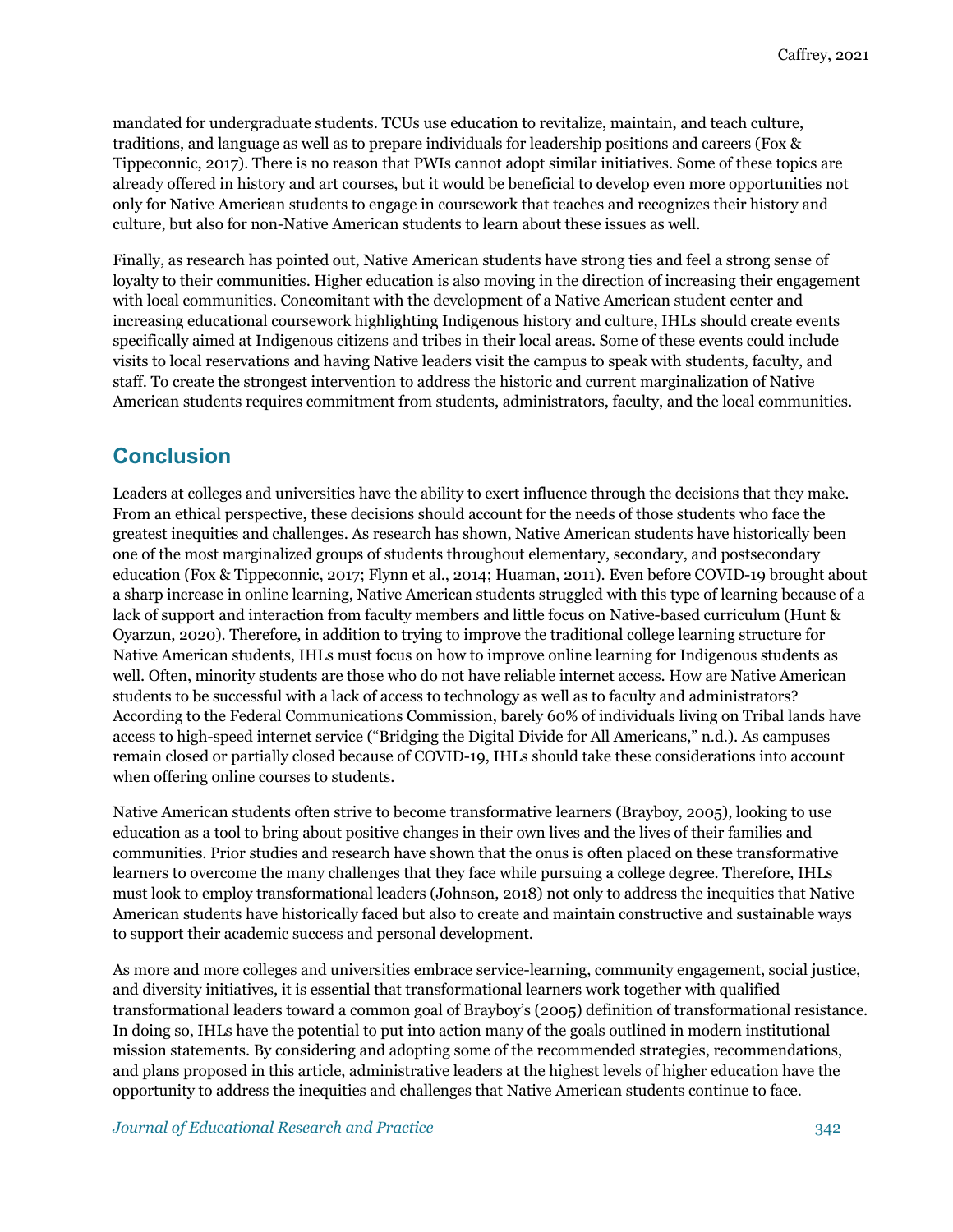### **References**

- Brayboy, B. M. J. (2005). Transformational resistance and social justice: American Indians in Ivy League universities. *Anthropology & Education Quarterly, 36*(3), 193–211. https://doi.org/10.1525/aeq.2005.36.3.193
- Brayboy, B. M. J., Solyom, J. A., & Castagno, A. E. (2015). Indigenous peoples in higher education. *Journal of American Indian Education, 54*(1), 154–186. http://www.jstor.org/stable/10.5749/jamerindieduc.54.1.0154
- Eagly, A. H., Johannesen-Schmidt, M. C., & van Engen, M. L. (2003). Transformational, transactional, and laissez-faire leadership styles: A meta-analysis comparing women and men. *Psychological Bulletin, 129*(4), 569–591. https://doi.org/10.1037/0033-2909.129.4.569
- Evans, M. K. (2020). Covid's color line: Infectious disease, inequity, and racial justice. *The New England Journal of Medicine, 383*(5), 408–410. https://doi.org/10.1056/NEJMp2019445
- Fain, P. (2020, June 17). Higher education and work amid crisis. *Inside Higher Ed.* https://www.insidehighered.com/news/2020/06/17/pandemic-has-worsened-equity-gaps-highereducation-and-work
- Federal Communications Committee. (n.d.). Chairman Pai archive: Bridging the digital divide for all americans. https://www.fcc.gov/ajit-pai-initiatives-archive
- Flynn, S. V., Olson, S. D., & Yellig, A. D. (2014). American Indian acculturation: Tribal lands to predominantly white postsecondary settings. *Journal of Counseling & Development, 92*(3), 280–293. https://doi.org/10.1002/j.1556-6676.2014.00156.x
- Fox, M. J. T., & Tippeconnic III, J. W. (2017). American Indian/Native American studies and the American Indian education experience. *Wicazo Sa Review, 32*(2), 30–45. https://doi.org/10.5749/wicazosareview.32.2.0030
- Gordon, S. R., Elmore-Sanders, P., & Gordon, D. R. (2017). Everyday practices of social justice: Examples and suggestions for administrators and practitioners in higher education. *Journal of Critical Thought and Praxis, 6*(1), 68–83. https://doi.org/10.31274/jctp-180810-70
- Gross, P. A., & Maloney, V. A. (2012). Embracing diversity through service learning. *The Clearing House, a Journal of Educational Strategies, Issues and Ideas, 85*(5), 192–196. https://doi.org/10.1080/00098655.2012.683837
- Havighurst, R. J. (1978). Indian education since 1960. *The Annals of the American Academy of Political and Social Science, 436*(1), 13–26. https://doi.org/10.1177/000271627843600103
- Heitkamp, H. (2016). Why tribal colleges matter. *Journal of American Indian Higher Education, 28*(2), 47. https://tribalcollegejournal.org/tribal-colleges-matter/
- Hill, M. E., & Augoustinos, M. (2001). Stereotype change and prejudice reduction: Short- and long-term evaluation of a cross-cultural awareness programme. *Journal of Community & Applied Social Psychology, 11*(4), 243–262. https://doi.org/10.1002/casp.629
- Hoffman, G. D., & Mitchell, T. D. (2016). Making diversity "everyone's business": A discourse analysis of institutional responses to student activism for equity and inclusion. *Journal of Diversity in Higher Education, 9*(3), 277–289. https://doi.org/10.1037/dhe0000037
- Huaman, E. S. (2011). Transforming education, transforming society: The co-construction of critical peace education and Indigenous education. *Journal of Peace Education, 8*(3), 243–258. https://doi.org/10.1080/17400201.2011.621374